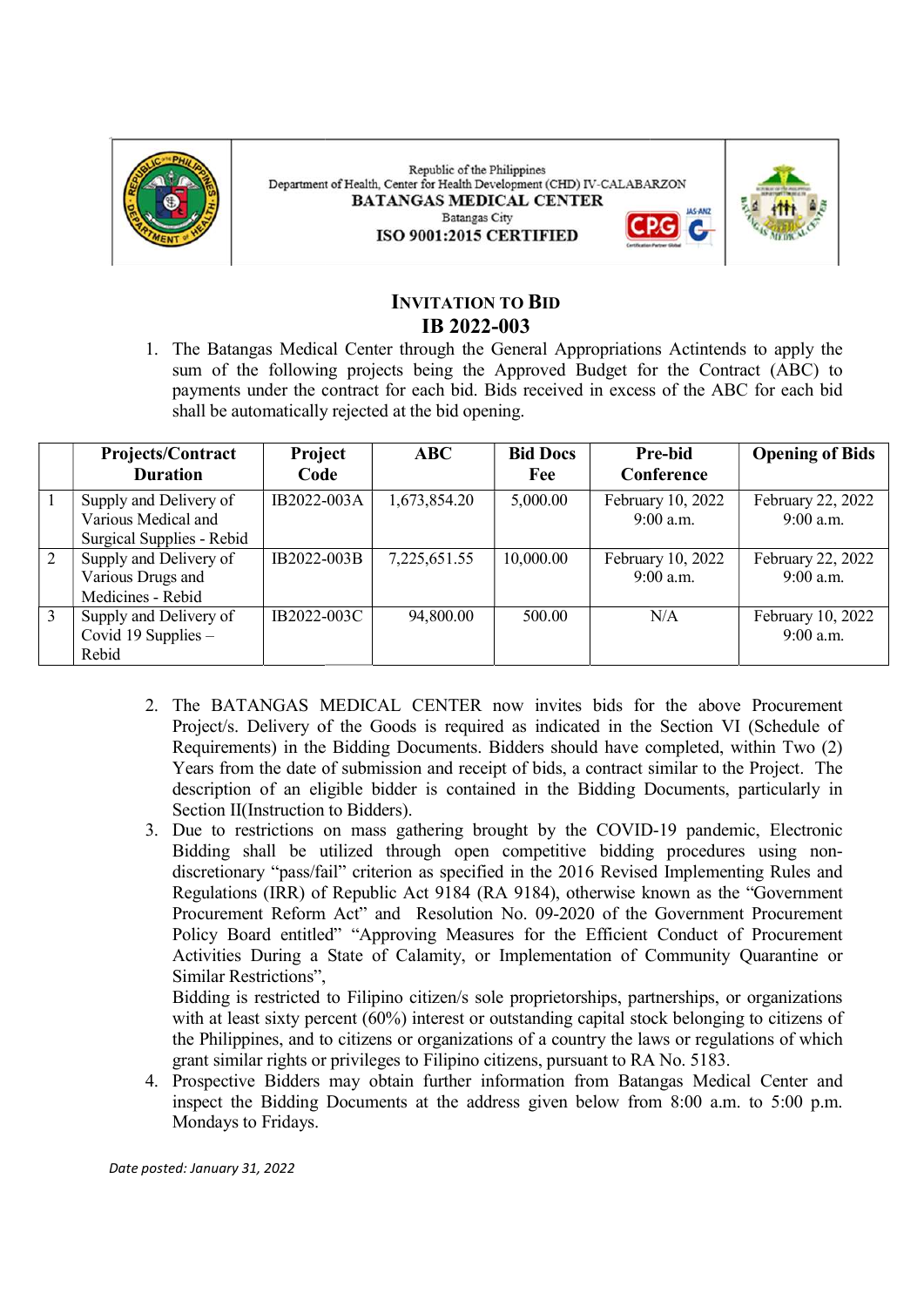- 5. A complete set of Bidding Documents may be acquired by interested bidders through electronic process on:
	- Supply and Delivery of Various Medical and Surgical Supplies– Rebid and Supply and Delivery of Various Drugs and Medicines - Rebid: February 2, 2022 to February 22, 2022
	- Supply and Delivery of Covid 19 Supplies Rebid: February 2, 2022 to February 10, 2022

Only bidders who paid the applicable fee for the Bid Document and who submitted proof of payment shall be allowed to participate in the e-bidding and submit the bidpursuant to the latest Guidelines issued by the GPPB and upon specific instruction of the Procuring Entity, in the amount stated at the table above.

It may also be downloaded free of charge from the website of the Procuring Entity provided that bidders shall pay the applicable fee for the Bidding Documents not later than the submission of their bids.

6. The Batangas Medical Center will hold a Pre-Bid Conference for the Supply and Delivery of Various Medical and Surgical Supplies – Rebid and Supply and Delivery of Various Drugs and Medicines - Rebidon February 10, 2022 9:00 a.m. via zoom portal.

Meeting ID: 849 0445 5933 Passcode: 754467

- 7. Bids must be duly received by the BAC Secretariat at the electronic portal to be given before the scheduled bid opening stated above.
- 8. All bids must be accompanied by a Bid Securing Declaration or any form of bid security in any of the acceptable forms and in the amount stipulated in ITB Clause 14.
- 9. Bid Opening for Supply and Delivery of Various Medical and Surgical Supplies Rebid and Supply and Delivery of Various Drugs and Medicines - Rebidshall be on February 22, 20229:00 a.m. and Supply and Delivery of Covid 19 Supplies - Rebidshall be on February 10, 2022 9:00 a.m. via ZOOM portal. Bids will be opened in the presence of the bidders' representatives who will be given the link to the portal once proof of payment have been submitted. Late Bids shall not be accepted.
- 10. The Batangas Medical Center reserves the right to reject any and all bids, declare a failure of bidding, or not award the contract at any time prior to contract award in accordance with Section 35.6 and 41 of the 2016 revised IRR of RA 9184, without thereby incurring any liability to the affected bidder or bidders.

11. For further information, please refer to:

HBAC Secretariat Batangas Medical Center KumintangIbaba Batangas City Tel. Nos. (043) 723-6176 / (043) 740-8303 to 8307 local 1129 bac@batmc.doh.gov.ph

> (SGD.) MERLITA G. PUBLICO, MD HBAC Chairman

Date posted: January 31, 2022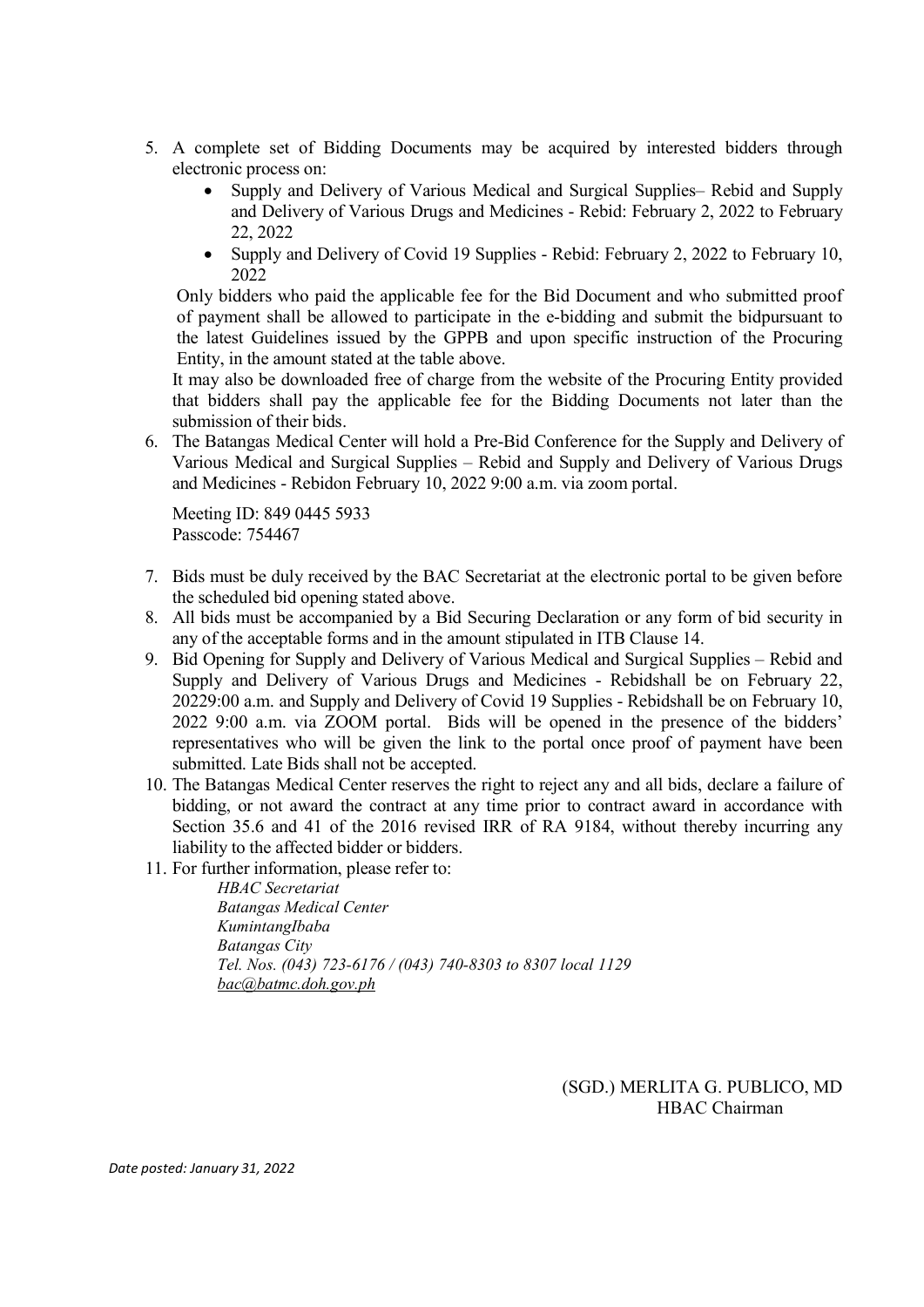### REMINDERS FOR ONLINE BIDDERS

#### PREBID CONFERENCE

1. The Batangas Medical Center will hold a Pre-Bid Conference for the Supply and Delivery of Various Medical and Surgical Supplies – Rebid and Supply and Delivery of Various Drugs and Medicines - Rebid on February 10, 2022 9:00 a.m. via zoom portal.

Meeting ID: 849 0445 5933 Passcode: 754467

- 2. Interested parties may pre-register before the said date through this link https://forms.gle/RhhztHXRFi2YUiix5and meeting invitation shall be sent to your registered email address otherwise wait for the meeting invitation to be posted in BatMC's official website and social media pages or contact our BAC Secretariat for details.
- 3. Please click the link to the attendance registry at the Zoom waiting room on the day of the actual conference to document your presence in the said event. Certificate of Attendance shall be on a per request basis however, we cannot provide such certificate if you did not log in the registry.
- 4. Please be advised that the pre-bid conference shall be audio and video recorded, and stored as part of the documentation process of the Batangas Medical Center. Hence, your attendance to the event shall indicate your explicit consent on the recording of your image and voice, collection and processing of your personal data as disclosed and captured during the event. Rest assured that processing of data is done solely for legal purposes and in compliance with the Government Procurement Reform Act.

#### SUBMISSION OF BID DOCUMENTS

The Batangas Medical Center will only accept bid documents submitted electronically to the designated Google Form link to be given upon showing of proof of payment before the opening date of the bids. Bidders are required to show proof of payment submitted to bac@batmc.doh.gov.phbefore it will be given the link for submission of bid documents.

Payment can be made by paying directly to the cashier of the Procuring Entity or through bank transfer at: Bank Name: Land Bank of the Philippines,Account Name: Batangas Medical Center, Account Number: 0302 1161 99. Either way, proof of receipt must be emailed to the aforementioned address to be given the link for submission of bids.

- 1. Bidders must submit 3 files
	- a. Copy of Official Receipt
	- b. Eligibility/Technical File
	- c. Financial File
- 2. Documents must be continuous scan or multiple pages in one PDF file. Include table of contents in the front page to facilitate for quick search of the document.
- 3. Files b and c should be individually compressed and password protected using third party applications such as win.zip, win.rar, etc… (Password shall not be disclosed until the day of bid opening)

Date posted: January 31, 2022